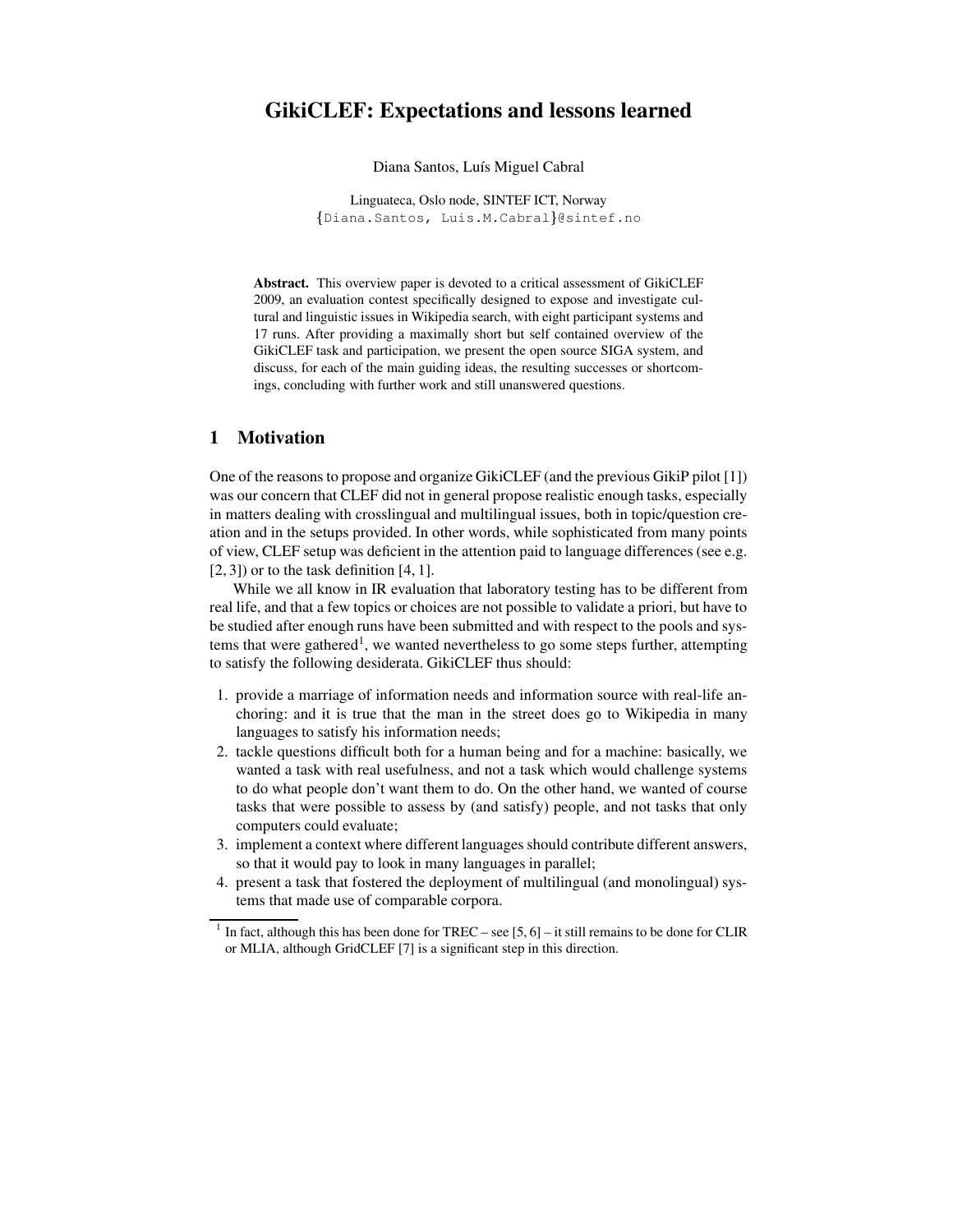We also note that GikiCLEF was organized after a successful GikiP pilot which had already been meant as first step in these directions: GikiP, run in 2008, offered fifteen list questions to be solved in three language Wikipedias (Portuguese, German, and English), but had only three participants. As expounded in [8], we hoped that a larger contest could be organized that would foster research in useful tasks that required cultural awareness and were not based or centered around English alone.

Given that GikiCLEF 2009's setup and results have already been described in detail in the pre-workshop working notes [9], as well as being documented in its website,  $2$  we devote the current text to two main subjects: a presentation of SIGA as a reusable tool for new and related campaigns; and a discussion of whether GikiCLEF really managed to address and evaluate the task of "asking culturally challenging list questions to a set of ten different Wikipedias", presenting the achievements and shortcomings of what was in our opinion accomplished. We start in any case by offering a short description of the GikiCLEF task in order that this article be self-contained.

#### **2 Very brief description of the task**

Systems participating in GikiCLEF were supposed to find, in several languages,<sup>3</sup> answers to questions that required or expected reasoning of some sort (often geographical, but also temporal and other).

In order to be considered as a correct answer, systems had to present it and a set of (Wikipedia) pages that justified it, in the eyes of a human being. Systems were thus invited to provide justification chains, in all the cases where the process of getting an answer involved visiting and understanding more than one Wikipedia page (see Giki-CLEF's website for the exact submission format).

From the point of view of the assessment, this meant that, in order for the GikiCLEF setup to mirror a useful task, human assessors had to decide whether a given answer was (i) correct (by reading the pages or because they knew it) and (ii) justified (and, in that case, prior knowledge would not suffice).

Additionally, even if they knew better, assessors were required to "believe" Wikipedia, in the sense that even a wrong answer should be accepted as correct – according to the source, of course.

The extremely simple evaluation measures should only obey two constraints: One, the more languages the participant systems were able to provide answers in, the better. Two, systems should not be penalized if there were no answers in a particular language (Wikipedia). GikiCLEF scores were thus computed as the sum, for each language, of

<sup>2</sup> http://www.linguateca.pt/GikiCLEF/

<sup>&</sup>lt;sup>3</sup> The GikiCLEF 2009 languages were: Bulgarian, Dutch, English, German, Italian, Norwegian – both Bokmal˚ and Nynorsk –, Portuguese, Romanian and Spanish. A remark is in order concerning Norwegian: since it has two written standards, and Norwegians keep Wikipedia in two "parallel" versions, GikiCLEF covers nine languages but ten collections. Since both written standards of Norwegian were dealt equally in GikiCLEF, we will talk loosely of ten languages in what follows.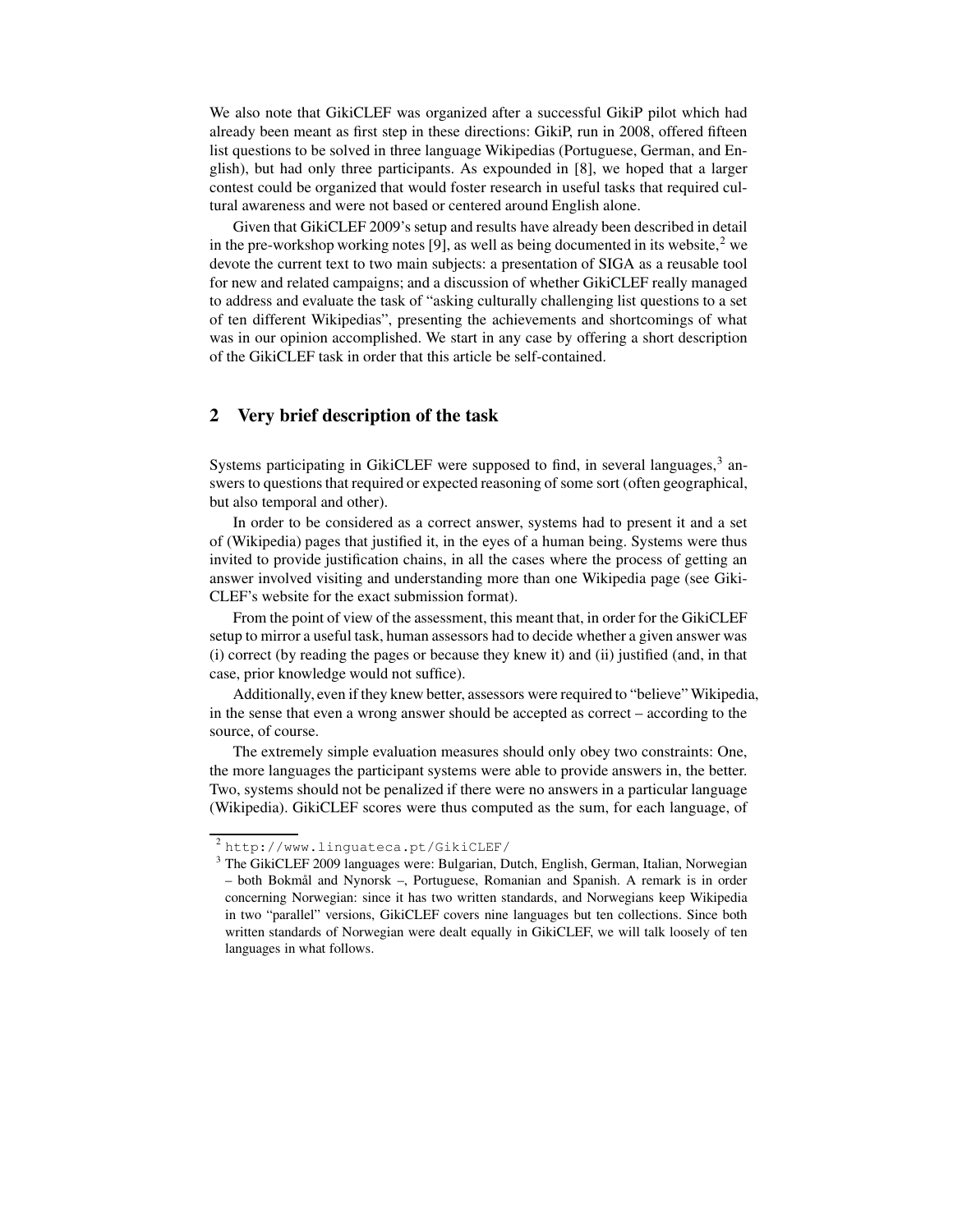precision times the number of correct answers. For each language, the score was C\*C/N (so that one had a score for de, pt, etc, as  $C_{de} * C_{de}/N_{de}$ ,  $C_{pt} * C_{pt}/N_{pt}$ , etc.).<sup>4</sup>

In order to avoid machine translation problems – or even the lack of MT systems for any of the language (pairs) – the 50 questions were provided in all languages, for them to be on an equal footing. This was possibly the only unrealistic bit of the GikiCLEF setup, but let us stress that even for human beings the translation was not an easy task (again, see the website and the working notes paper for details). If we had relied on the participating systems having to invoke on their own MT for the topics (which had to be provided in different languages), we believe this would introduce a lot of uninteresting noise in the system.

Due to this choice, anyway, GikiCLEF can also be conceived as ten different evaluation contests (each asking questions in ONE language to a set of ten collections). So, the GikiCLEF evaluation has also provided results per language.

### **3 The SIGA system**

 $SIGA<sup>5</sup>$  follows a similar structure as other systems such as DIRECT [10] or the one used in INEX [11], encompassing multiple user roles for different tasks. Different choices and privileges are thus in action for e.g. topic creation, run submission and validation, document pool generation, (cooperative) assessment, and computation and display of results. As new capabilities of SIGA we should mention the support for assessment overlap and subsequent conflict resolution process, both within the same language/collection, and across languages/collections.

To give a flavour of SIGA, we picked the assessment and the result computation facets. SIGA's assessment interface has three methods of navigation : (i) move to next/previous; (ii) move to next/previous in my list of assessments; (iii) move to next/previous item waiting to be assessed in my list of assessments.

As many important tasks were dependent on JavaScript (AJAX), the interface was made compatible with the most common browsers (IE and Mozilla). An example: when assessing an answer, and to minimize waiting time for the assessors, AJAX requests were used to preview documents answers and justifications, while assessing correctness and/or the justified property (which are two different actions in the interface).

Another feature of SIGA is that it allows inspection of the (individual and aggregated) results in several tables and graphics, based on the evaluation measures adopted by GikiCLEF, as can be seen in Figure 1. (We plan to allow for the customization of these measures in future versions.)

SIGA was released with the GNU GPL open source license and we aimed at easy installation. However, given that the system was primarily built to support GikiCLEF requirements, considerable work remains to be done in the following domains: support

<sup>&</sup>lt;sup>4</sup> C stands for number of correct and justified answers provided by the system in that language, N for the total number of answers that the system came up with.

<sup>&</sup>lt;sup>5</sup> SIGA stands for *SIstema de Gestão e Avaliação do GIKICLEF*, Portuguese for "Management and Evaluation System of GikiCLEF". The word *siga* means "Go on!" (imperative of verb *seguir*, "continue").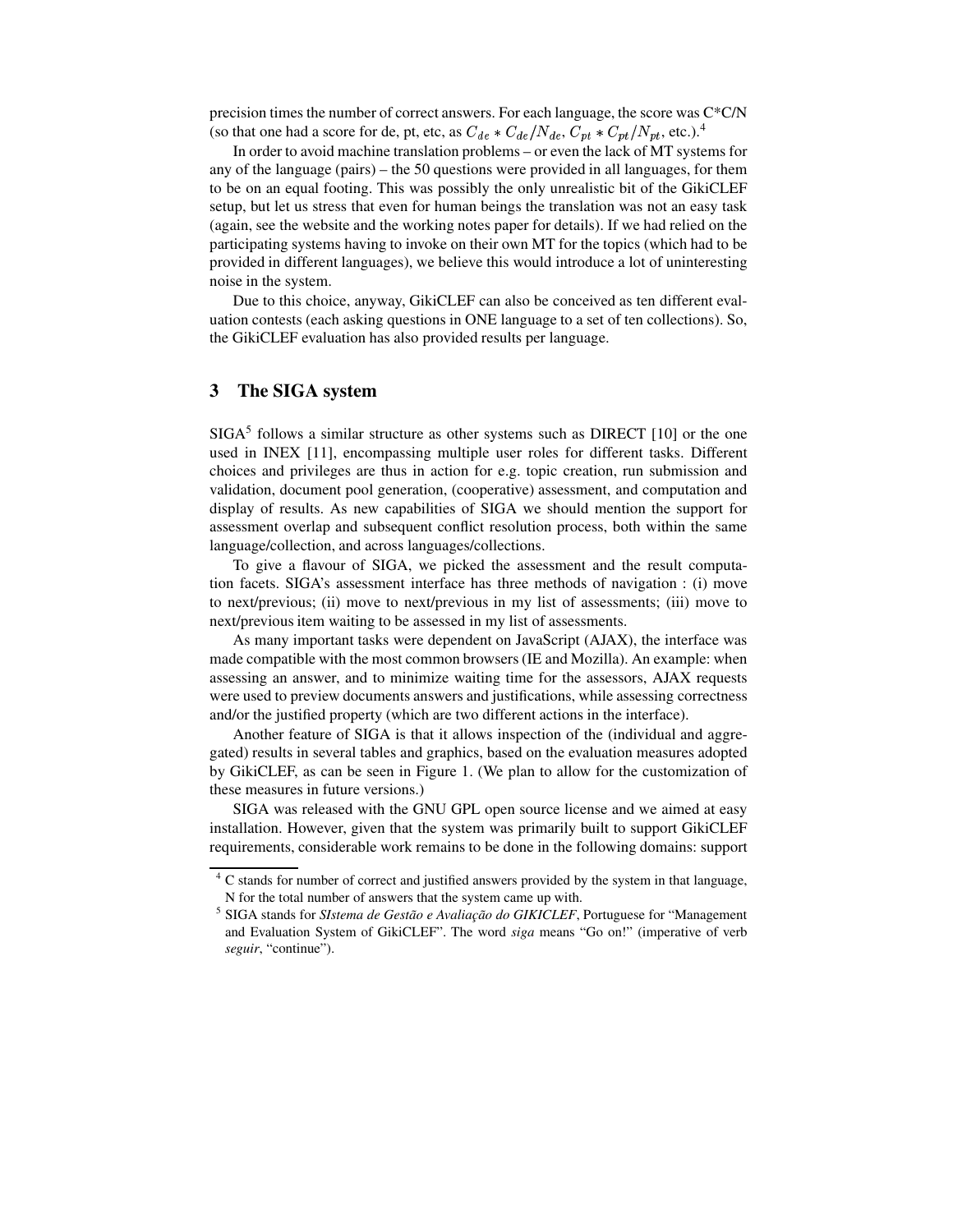

**Fig. 1.** SIGA in result mode: on the left, a graphic with language score; on the right, the assessment of each answer.

for internationalization, easy addition of more metrics and plot solutions, and dealing with collections other than Wikipedia.

We have recently added a new functionality to SIGA, namely the possibility to try out new runs and provide corresponding additions to the pool for post-campaign experiments. This is extremely relevant for participants to do fine-grained error analysis and also to allow cooperative improvement of GikiCLEF resources.

In any case, it should be stressed that it is hard to do a system that remains useful for a long time when it deals with a dynamic resource such as Wikipedia. It is well known that Wikipedia has a steady growth, which may be accompanied by changes in format or structure. For example, differences in that respect were even noticeable among GikiCLEF languages. So, while SIGA currently allows to inspect answers (that is, Wikipedia pages, stripped of images and other links) in HTML, in  $\text{XML}^6$  as well as in the current online version (last tested November 2009), changes in Wikipedia format and directives may occur so that future adaptation of SIGA may be required, as was incidentally the case when adapting WikiXML to GikiCLEF purposes.

**Table 1.** Sizes of different Wikipedia collections: For GikiCLEF, in addition to count the number of pages whose name starts by *Category* we provide also the number provided by the WikiXML conversion

|    |         |        | <b>INEX Collection</b> GikiP collection             | GikiCLEF collection           |  |                                                                                      |  |
|----|---------|--------|-----------------------------------------------------|-------------------------------|--|--------------------------------------------------------------------------------------|--|
|    |         |        |                                                     |                               |  | Language No. docs No. cats No. docs No. cats No. docs No. cats No. cats in Wikimedia |  |
| en |         |        | 659,388 113,483 2,975,316 189,281 5,255,077 365,210 |                               |  | 390,113                                                                              |  |
| de |         |        | 305,099 27,981 820,672 34,557 1,324,321 53,840      |                               |  | 53,610                                                                               |  |
| pt |         |        |                                                     | 286,296 22,493 830,759 51,001 |  | 48,761                                                                               |  |
| nl | 125,004 |        | 13,847 344,418 22,110 644,178 38,703                |                               |  | 37,544                                                                               |  |
| es | 79.236  | 12.462 |                                                     | 641,852 65,139                |  | 60,556                                                                               |  |

To provide some quantitative data on collection size, we show in Table 1 a comparison with two previous Wikipedia-based collections for evaluation, namely the ones

<sup>6</sup> Converted with the WikiXML tool created by the University of Amsterdam, available from http://ilps.science.uva.nl/WikiXML/.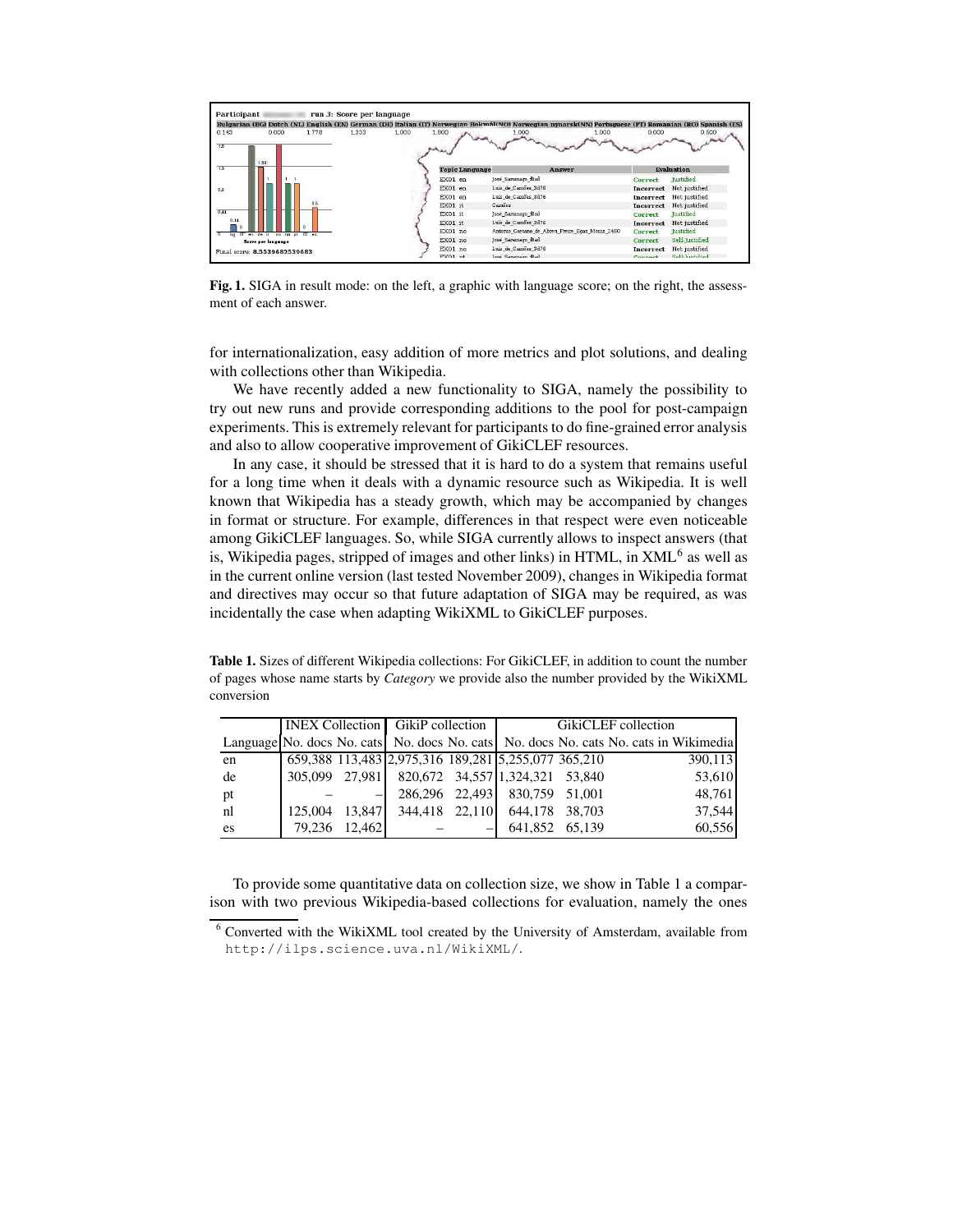used in GikiP (from November 2006) and in the INEX collection [12], from January/February 2006. From INEX to GikiCLEF, it can be seen that Wikipedia grew up to ca. 800% for Spanish and English, as far as the number of documents is concerned. The number of categories has also grown considerably, up to almost 500% for Spanish.

#### **4 Addressing the crosslingual and crosscultural issue**

**Amassing information needs** In GikiP, most answers had been found in the three languages, therefore reducing the value of having a multilingual collection. So we decided to take the bull by the horns and heavily turn to culturally-laden questions, that is, questions about which one would expect a particular language or culture to display far more information than others.

In order to do that, we gathered a large organization committee with people from eight different countries/languages: there were Bulgarian, Dutch, German, Italian, Norwegian, Portuguese, Romanian and Spanish native speakers in the topic group, and we expressly requested that they came up with GikiCLEF topics that were not too global.

However, we had not foreseen that, by requiring people to choose topics of interest for their own language and culture, they would often choose those that their compatriots had carefully stored in the English Wikipedia as well, so that in fact the topic set became a sort of star with English as pivot. Table 2, borrowed and slightly modified from [13], displays the (current known) extent of the topics in the several GikiCLEF languages, by language/culture bias. One can see that most topics, no matter their cultural origin, had most hits in the English Wikipedia.

|        | total          | bg       | de             | en             | es       | it | nl             | nn, no   | pt | ro |
|--------|----------------|----------|----------------|----------------|----------|----|----------------|----------|----|----|
| none   | 3              | 3        | 3              | 3              | 3        | 3  | 3              | 3        | 2  | 3  |
| europe | 6              |          | 4              | 5              |          | 2  | 2              |          | 2  |    |
| bg     | 3              | 3        | 0              | 3              | 0        | 0  | 0              | $\Omega$ | 0  | 0  |
| de     | 14             | $\Omega$ | 10             | 6              | $\theta$ |    | 0              | 0        | 0  |    |
| en     | $\overline{c}$ | 0        | 0              | 1              | 0        |    | 0              | 0        | 0  |    |
| es     | 4              | $\Omega$ | $\overline{2}$ | $\overline{2}$ |          |    |                | 0        |    |    |
| it     | 11             | 2        | 6              | 6              | 4        | 7  | 3              | 3        | 4  | 2  |
| nl     | 6              | 1        | 1              | $\overline{2}$ | 0        | 0  | $\overline{2}$ | 0        | 0  |    |
| nn, no | 3              | 0        | 0              |                |          | 0  | $\theta$       | 1        | 0  |    |
| pt     | $\overline{c}$ | 0        | $\overline{2}$ |                | 0        | 0  | 0              | $\Omega$ | 1  |    |
| ro     | 5              |          | 0              | 5              |          | 0  | 0              |          | 0  | 2  |

**Table 2.** Best languages per topic bias: in gray are the languages with the largest number of hits per topic. The rows describe the cultural topic bias as analysed by Nuno Cardoso, *none* meaning that no particular GikiCLEF language should a priori be best in it.

**Guaranteeing difficult, non-trivial questions** On the issue of finding user needs that required complex navigation and browsing in Wikipedia, therefore in need of automated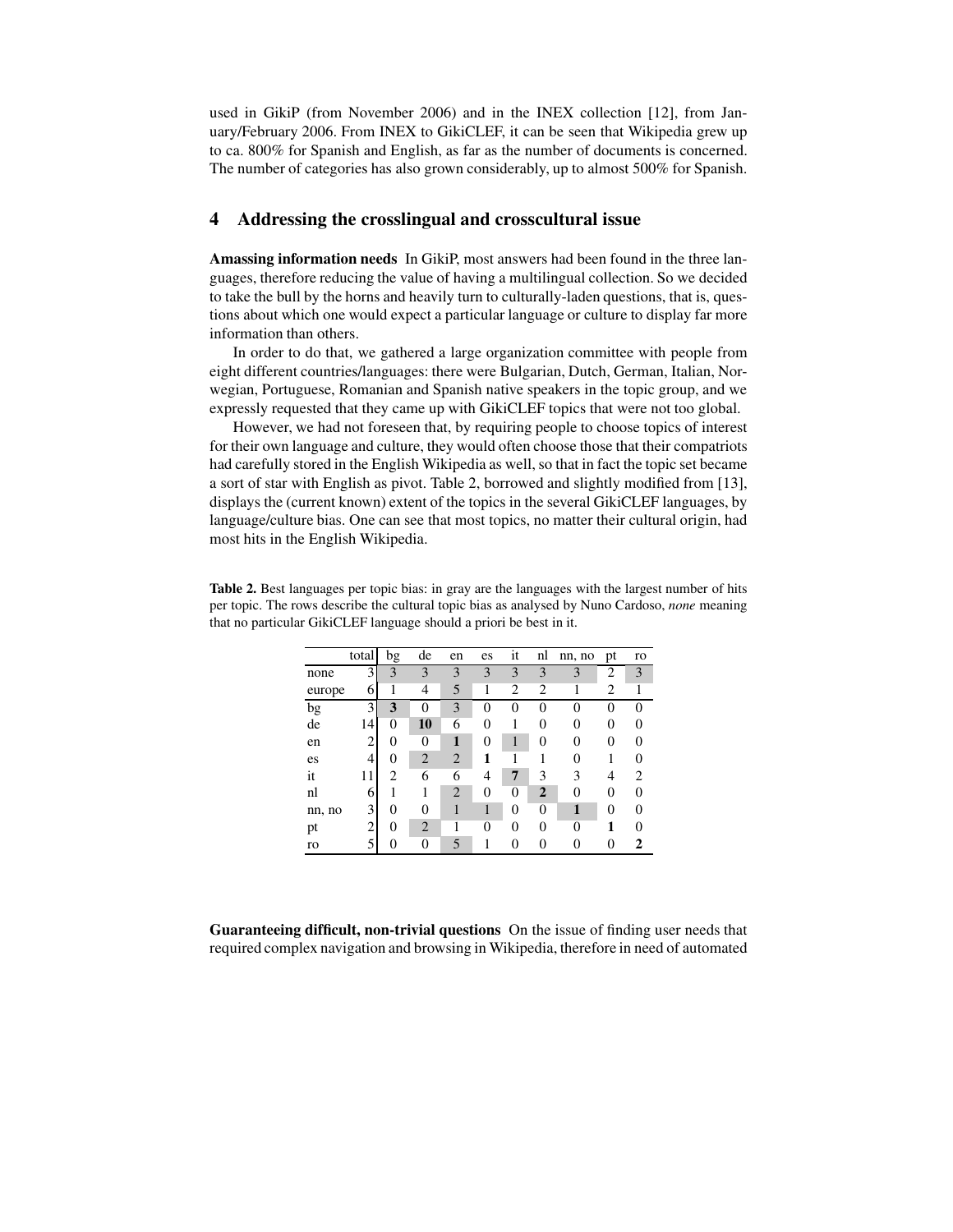help – that as far as we know is still not available for querying Wikipedia –, there was no doubt we succeeded.

The trouble might have been that the questions or topics were too difficult for systems as well, and thus GikiCLEF has been described as well ahead in the future. For more information on the topics and how they matched the collections, see again [13, 9]. There were nine topics for which no correct answer was returned.

**The added value of crosslinguality and multilinguality** Another issue was whether multilingual systems could get some value by using or reusing a comparable and parallel resource such as Wikipedia.

In one aspect, it is undeniably true that a bunch of participant systems were able, with this setup, to provide answers in languages they did not cover in any detail. This is advantageous because it shows that with a minimum work one can significantly widen the range of users one can satisfy, so we believe this should count as a GikiCLEF success.

Let us note this is not only a matter of following blindly language links from different language versions of Wikipedia (as it was almost always the case in GikiP): in fact, we were careful to provide a mechanism of crosslingual justification, in the sense that an answer was considered correct if it had a sibling which was justified. This was one could answer questions in Portuguese whose justification was only in Romanian or Bulgarian. This is obviously an added value of using other languages, even only in a monolingual setup.<sup>7</sup>

However, the value of processing different languages instead of English was not at all ascertained, as already described in subsection 4 and as we will show further in the next section.

| Name                                             | Institution                                   | System name Langs. NL |        |        |
|--------------------------------------------------|-----------------------------------------------|-----------------------|--------|--------|
| Ray Larson                                       | University of California, Berkeley            | cheshire              | all    | en     |
| Sven Hartrumpf &                                 | FernUniversität in Hagen &                    | <b>GIRSA-WP</b>       | all    | de     |
| & Johannes Leveling                              | & Dublin City University                      |                       |        |        |
| <b>Iustin Dornescu</b>                           | University of Wolverhampton                   | <b>EOUAL</b>          | all    | en     |
| <b>TALP Research Center</b>                      | Universitat Politécnica de Catalunya GikiTALP |                       | en, es | en, es |
| Gosse Bouma & Sergio Duarte Information Science, |                                               | JoostER               | du,es  | du.es  |
| & Sergio Duarte                                  | University of Groningen                       |                       |        |        |
| Nuno Cardoso et al.                              | GREASE/XLDB, Univ. Lisbon                     | GreP                  | all    | pt     |
| Adrian Iftene et al.                             | Alexandru Ioan Cuza University                | UAICGIKI09 all        |        | all    |
| Richard Flemmings et al.                         | Birkbeck College (UK) &                       | bbk-ufrgs             | pt     | pt     |
|                                                  | <b>UFRGS</b> (Brazil)                         |                       |        |        |

**Table 3.** Participants in GikiCLEF 2009: *Langs.* stands for languages of participation, *NL* stands for native language of the system, if not all equally treated.

<sup>7</sup> A pedantic user could wish to know in each language was it actually justified, but most users asking for list questions would be satisfied knowing that the system had justified the answer some way.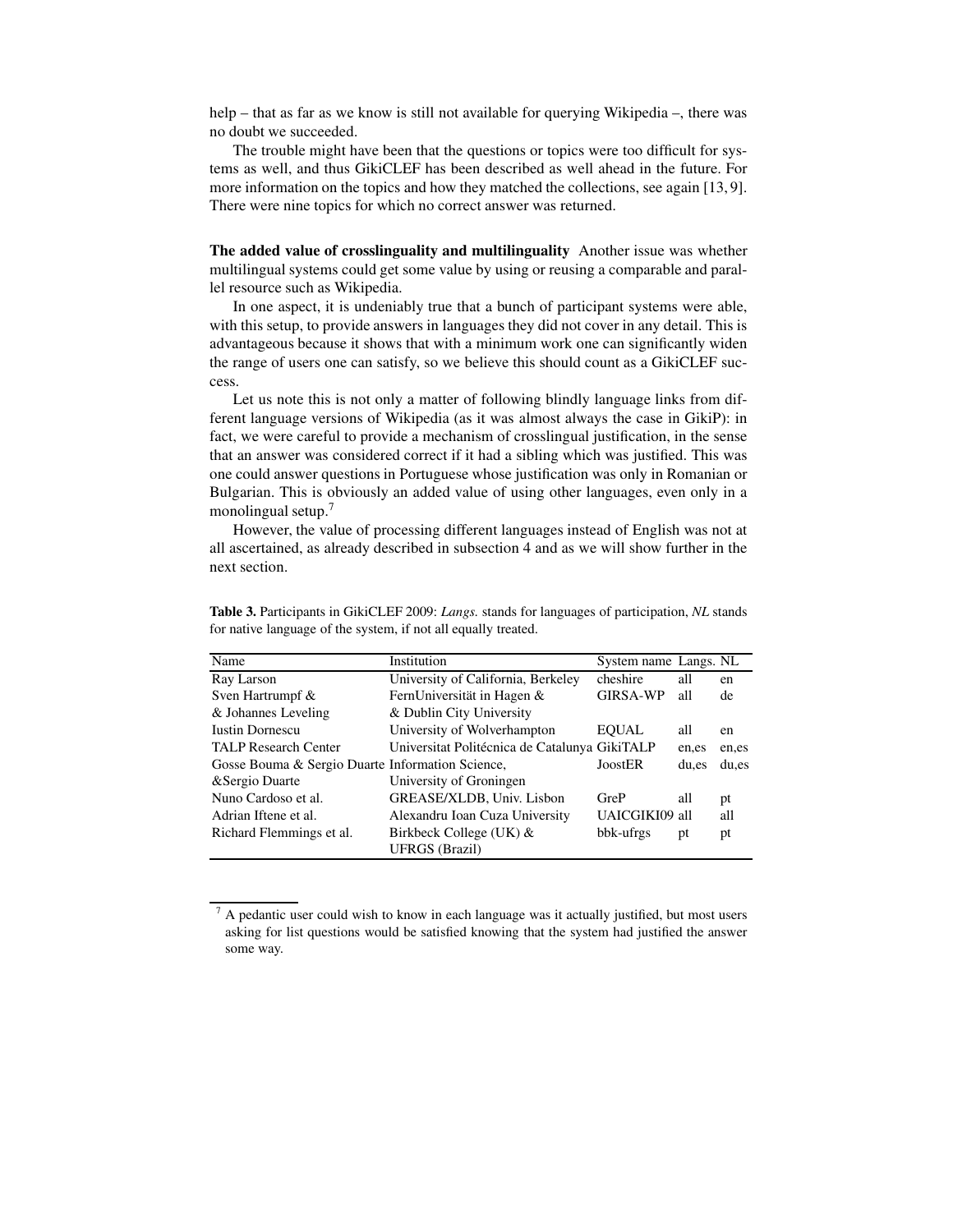**Actual participation and subsequent answer pool** In fact, GikiCLEF 2009 was not able to provide a setup where seriously processing languages other than English provided a considerable advantage. The particular group of participants in GikiCLEF (see Table 3) should also in a way be held responsible for this conclusion, as we proceed to explain.

In fact, an unexpected detail in GikiCLEF that also conspired against our initial goals was that there were very few participating groups from non-English languages, which meant that the pool (the results we actually got) are much better in English. This is hardly surprising if the bulk of the processing was made in English. Figure 4 shows this clearly.

Let us stress this here: Our pool does not necessarily mean that the answers to the questions were better answered by the English Wikipedia, no matter its larger size. It is also equally a consequence of the particular group of participant systems.

More concretely, we emphasize that there were no pure Bulgarian, Italian, Norwegian or Romanian participants, which means that most answers got in those languages came from following links from other languages.<sup>8</sup> Likewise, there was only one Dutch and one German participant, while Spanish and Portuguese, although having more devoted participants, were not able to significantly gather more answers because of that, given that some of these dedicated systems had hardly any correct answer to contribute to the pool.

This means that, in fact and although expected otherwise, what GikiCLEF 2009 amounted to was to ascertain how well systems can answer multilingual/multicultural questions by simply processing English and following the Wikipedia links (although some systems tried the reverse as well). This is a relevant and interesting issue in itself, but it must be emphasized that it is very far from the research question we had in the first place.

## **5 Was GikiCLEF in vain?**

The final balance we do is therefore mixed. Although the initial purpose was not achieved, several resources were gathered and deserve further study. We have also laid the foundations for organizing future venues which are similar in spirit, as well as offered a system that allows easy gathering of further empirical data.

The first and obvious lesson learned was that generalization or extension from a pilot is not free from danger. While we may have correctly diagnosed that GikiP was not interesting enough because one could get the very same data by processing only one language, the suggested fix had the opposite effect, by effectively electing English as the best language to win at GikiCLEF.

<sup>&</sup>lt;sup>8</sup> This is a truth with modifications, since the UAICGIKI09 system actually processed all languages in parallel. However, its contribution to the pool was rather poor. Note also that we are not interested in the country of origin of the researchers but simply whether their systems treated in a special and knowledgeable way a particular language. When systems participated in a partially interactive run, it is even more difficult to decide what languages really were independently natively processed.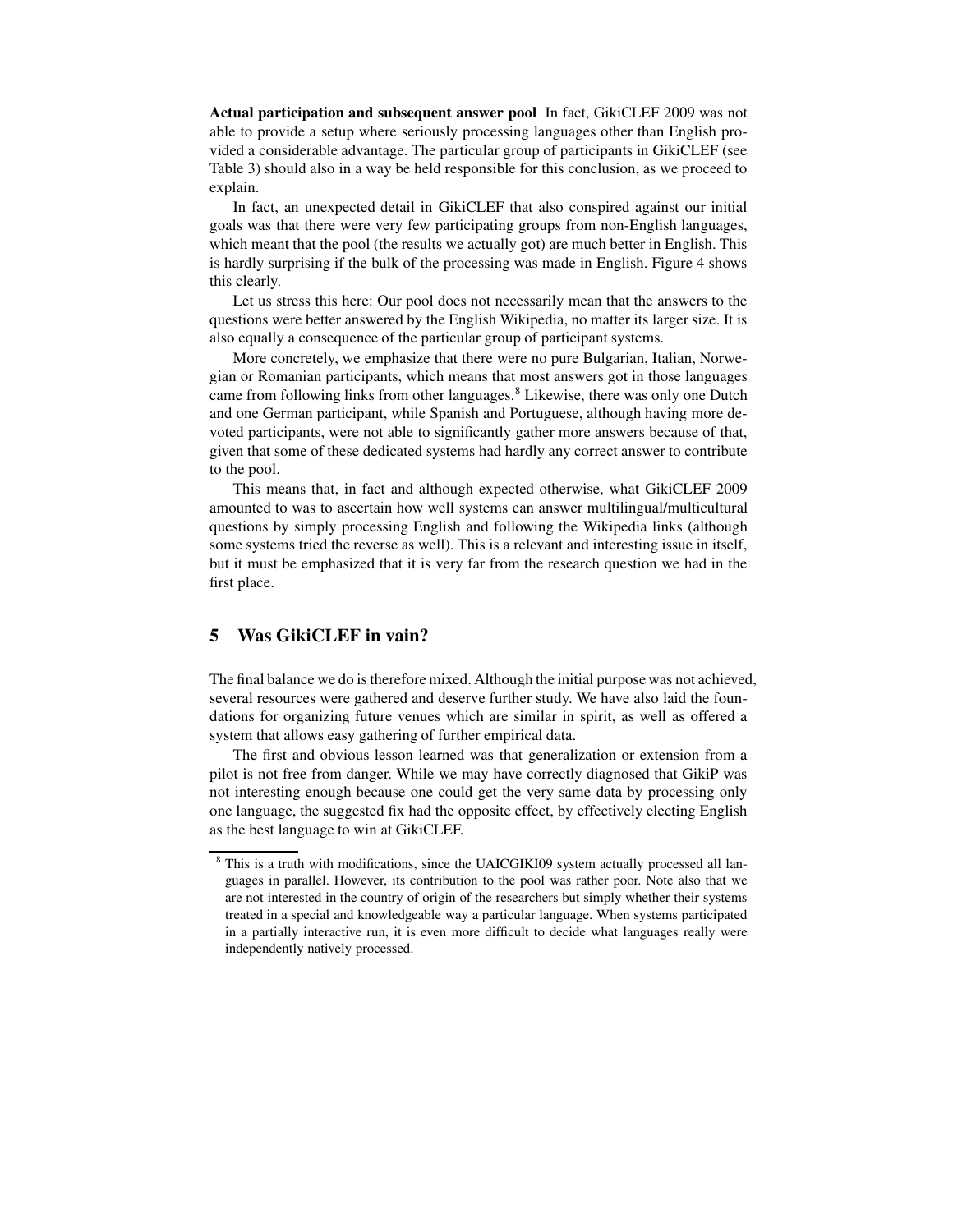**Table 4.** Results in GikiCLEF 2009: The last row indicates how many participants per language, and the last column the number of languages tried in that run. Eight runs opted for all (10) languages, four tried solely 2 languages, and five one only.

| System             | bg    | de    | en                         | es    | it           | nl              | nn          | no                 | pt    | ro    | Score                                                                          | $\mathbf{L}$  |
|--------------------|-------|-------|----------------------------|-------|--------------|-----------------|-------------|--------------------|-------|-------|--------------------------------------------------------------------------------|---------------|
| <b>EOUAL</b>       |       |       |                            |       |              |                 |             |                    |       |       | 9.757 25.357 34.500 16.695 17.391 21.657 9.308 17.254 15.515 14.500 181.933 10 |               |
| GreP               |       |       | 6.722 12.007 13.657 11.115 |       | 8.533        |                 |             | 8.258 9.557 11.560 | 7.877 | 6.720 | 96.007 10                                                                      |               |
| Cheshire           | 1.091 |       | 9.000 22.561               |       | 4.923 11.200 |                 | 9.132 3.368 | 7.043              | 4.891 | 7.714 | 80.925 10                                                                      |               |
| GIRSA 1            | 1.333 | 3.125 | 1.800                      | 3.000 | 2.250        |                 | 2.250 2.000 | 3.000              | 3.000 | 3.000 | 24.758 10                                                                      |               |
| GIRSA <sub>3</sub> | 3.030 | 3.661 | 1.390                      | 2.000 | 1.988        |                 | 1.798 3.064 | 2.526              | 2.250 | 1.684 | 23.392 10                                                                      |               |
| GIRSA 2            | 2.065 | 1.540 | 0.938                      | 1.306 | 1.429        |                 | 1.299 1.841 | 1.723              | 1.350 | 1.029 | 14.519 10                                                                      |               |
| JoostER 1          |       |       | 1.441                      |       |              | 0.964           |             |                    |       |       | 2.405                                                                          | $\mathcal{L}$ |
| <b>GTALP3</b>      |       |       | 1.635                      | 0.267 |              |                 |             |                    |       |       | 1.902                                                                          | 2             |
| GTALP <sub>2</sub> |       |       | 1.356                      |       |              |                 |             |                    |       |       | 1.356                                                                          |               |
| <b>GTALP1</b>      |       |       | 0.668                      | 0.028 |              |                 |             |                    |       |       | 0.696                                                                          | $\mathcal{L}$ |
| bbkufrgs 1         |       |       |                            |       |              |                 |             |                    | 0.088 |       | 0.088                                                                          |               |
| <b>UAICG 2</b>     | 0.000 | 0.002 | 0.002                      | 0.006 | 0.002        | $0.002$ $0.000$ |             | 0.002              | 0.002 | 0.000 | 0.016 10                                                                       |               |
| bbkufrgs 2         |       |       |                            |       |              |                 |             |                    | 0.012 |       | 0.012                                                                          |               |
| <b>UAICG1</b>      |       |       |                            | 0.006 |              |                 |             |                    |       | 0.000 | 0.006                                                                          | $\mathcal{D}$ |
| UAICG <sub>3</sub> | 0.000 | 0.000 | 0.000                      | 0.000 | 0.000        |                 | 0.000 0.000 | 0.000              | 0.000 | 0.000 | 0.000 10                                                                       |               |
| bbkuf 3            |       |       |                            |       |              |                 |             |                    | 0.000 |       | 0.000                                                                          |               |
| JoostER 2          |       |       |                            | 0.000 |              |                 |             |                    |       |       | 0.000                                                                          |               |
| Runs               | 8     | 8     | 12                         | 12    | 8            | 9               | 8           | 8                  | 11    | 9     |                                                                                |               |

But note: we came to realise as well that GikiCLEF was very far from a realistic situation. Quite the opposite, it will strike anyone who gives it some thought that the topic collection is very far from representing any single individual or the usual needs or interests of one particular community: it is a mix of a set of ten or more individuals – each of whom has probably tried to come up with diverse questions, and not even his or her own real interests.

So, in hindsight, we may say that the GikiCLEF topic set was fairly unrealistic and that we had better concentrate on a specific area or kind of user to really test systems for a particular application. Of course, this is often something that is hard to do in the context of a general evaluation: if one wants to evaluate tasks and have a broad participation, one cannot concentrate in a too narrow (but realistic) set of users: those interested in Romanian literature, for example.

Rephrasing the problem: we had too few questions of each kind of subject / language, together with the fact that a miriad of other factors also played a non-despicable role. If we had 50 topics each of interest for one given language/culture/community, then we might be able to smooth the role of individual differences. But – just to give a striking example – there was only one question that was specifically related to a Portuguese-speaking culture (about Brazilian coastal states). So, a system working only or primarily in Portuguese would have (probably) advantage for that topic only, while for 25 topics it would have had absolutely no answer in Portuguese (according to [14]). In other words, such a system in GikiCLEF had the possibilities of getting a good score halved from the start. And the same unprivileged situation applied to Bulgarian or Dutch, even if they had 3 or 4 biased topics in the total 50.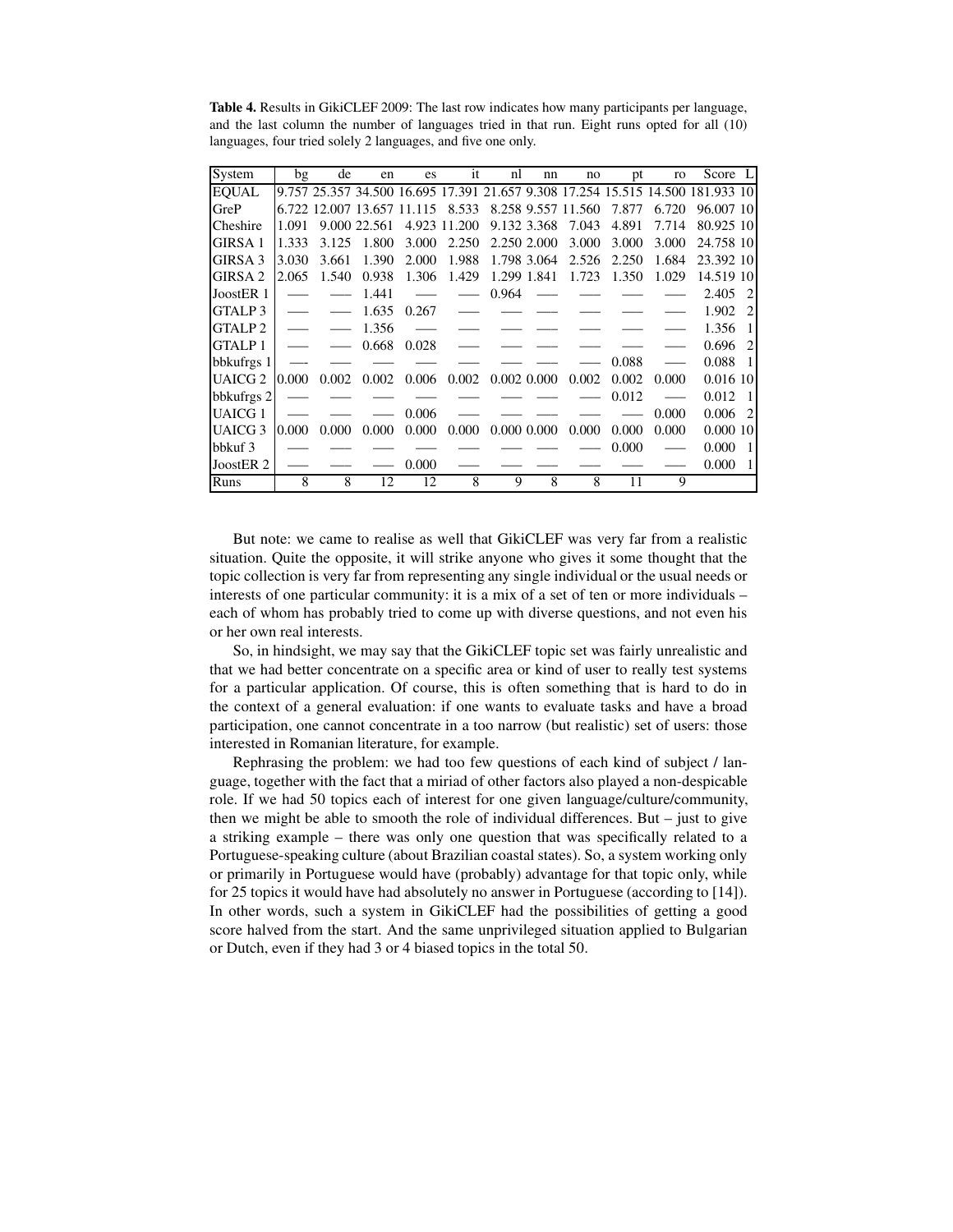As already noted in e.g. [15], as far as we know there has never been an investigation on the role/weight of language/culture in previous CLEF contests. Adhoc tracks were often designed to have answers in most languages, but it was hardly discussed whether these answers<sup>9</sup> were similar or distinct, in the sense of representing the "same" information (but just discussed or presented in a different way). So, we have no idea whether multilingual search was beneficial in those tracks, neither how contrived and/or general the topics had to be in order to be chosen, and it may well be that the conclusions and failures reported for GikiCLEF apply to these other setups as well.

As reported in [9], organizing GikiCLEF in 2009 allowed us to amass a significant number of resources as far as judgements are concerned, of which the most important were possibly the 1,009 correct and justified answers for 50 topics in 10 Wikipedias (1,621 if we count only correct, not necessarily justified). But we know that a lot of work still remains to be done to have a good evaluation resource.

All resources have been joined in the GIRA package, available from http:// www.linguateca.pt/GikiCLEF/GIRA/, which we expect to improve in the future by delivering further versions.

In fact, we think it is important and worth while to enhance this data with actual work done by users genuinely interested in the particular topics and with native or good competence in the several languages, in order to get a better overview of the knowledge that is included in Wikipedia(s) and the upper limit that systems could get at.

Another course of action relatively easy to implement would be to provide recall measures based on the improved pool, as suggested for example by Iustin Dornescu [16].

Also, one should be able to gather a better overview of the relative difficulty of the different questions, if we were able to get this job done by human volunteers, as Ray R. Larson [17] one of the participants started to do. For example, the pool is uneven even due to the fact that the cheshire system, for lack of time, only delivered answers to the first 22 topics.

Note that there are two difficulties with the two suggestions just made, though: (i) GikiCLEF topics were most often than not meant to be discovery topics, that is, the topic owner did not know all answers beforehand, so we may never be sure about absolute recall; and (ii) many questions may require huge human labour to be answered.

Incidently, although the main target of GikiCLEF was open list questions, some closed questions were inadvertently included, and also even some with only one answer. This second issue, however, in our opinio only makes GikiCLEF more realistic, in the sense that an ordinary questioner might not know that there was a unique answer.<sup>10</sup>

<sup>&</sup>lt;sup>9</sup> Which were documents and not strings, that is, not precise answers.

<sup>&</sup>lt;sup>10</sup> Only to reject would be those questions where that was presupposed in the question formulation, such as "Who is the unique...", which we declared as uninteresting fro GikiCLEF. But we are aware that this was just an evaluation contest limitation, obviously similar (and not list) questions involving some kind of ranking are often equally interesting and important to answer, such as who was the first, which is highest, and so on, and should not be harder or different to anwer by GikiCLEF systems, were it nor for the fact that often these properties are also mentioned in the text on an entry, and have this easy shortcuts.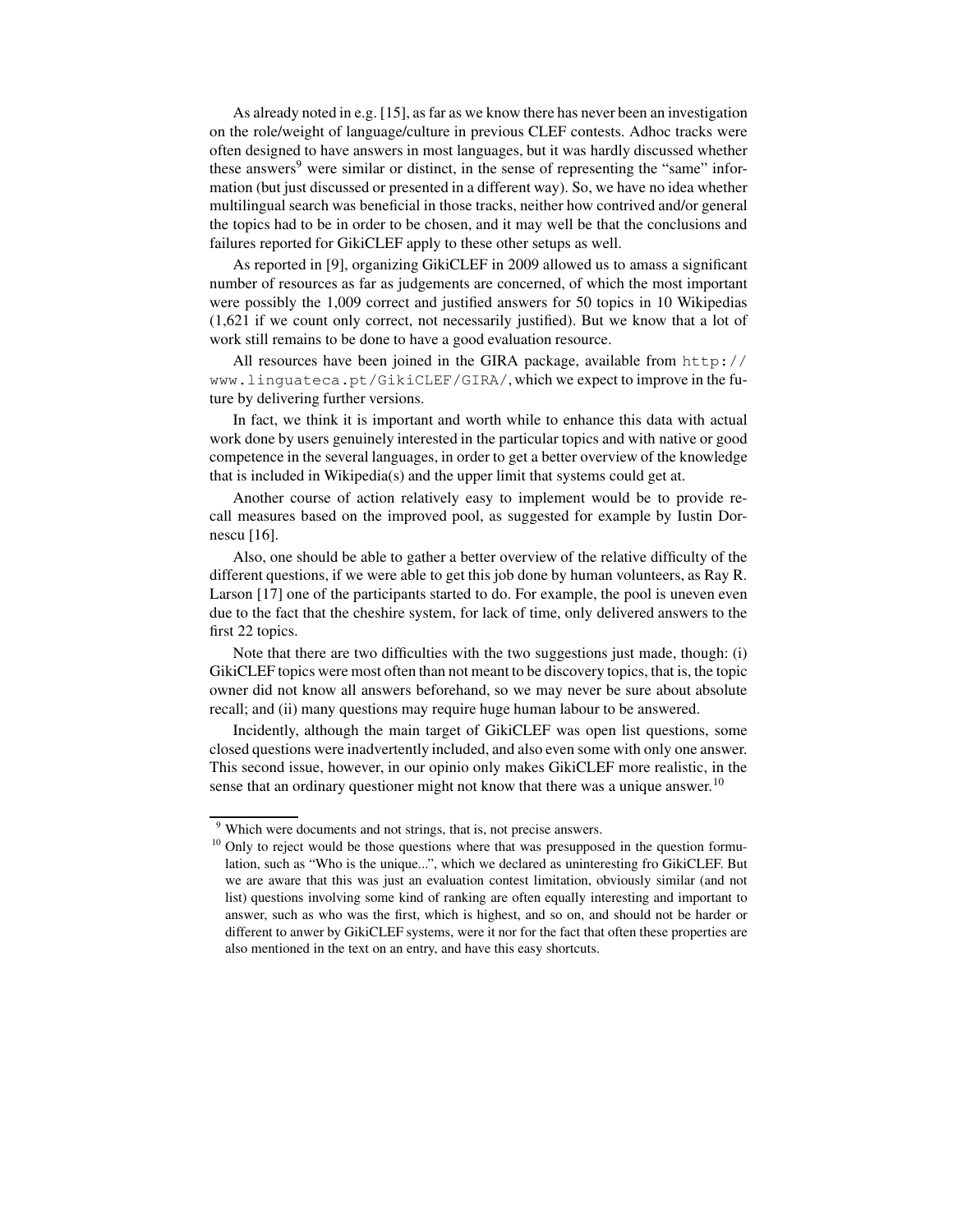A final issue which in our opinion deserves further study, is to consider more carefully how far the "same" answer can be said to be given/present in different languages. In addition to the already mentioned fact mismatches reported e.g. in [1, 8], other more subtle problems concern categories: we enforced category type checking – which was often a problem for assessors as reported in [9] – but in some cases categories were not alignable across languages. For example, in some languages the category "ski resorts" was not available, even if all information was duly described in the corresponding village or mountain pages.<sup>11</sup> Also, cases where lexicalization was different – and thus lexical gaps exist – provide obvious problems for language linking. So, a study of the misalignability of the different Wikipedias is relevant in itself, not only for GikiCLEFlike systems, but also for the large number of other NLP systems out there who rely on Wikipedia as a multilingual or translation resource.

In a nutshell, we have made the obvious discovery that, if one wants to go beyond a quite basic simplicity level, one has to deal with all philosophical and intriguing questions that natural language understanding poses.

#### **Acknowledgements**

We are grateful to Nuno Cardoso for preparing the colections, and to the remaining organizers – Sören Auer, Gosse Bouma, Iustin Dornescu, Corina Forascu, Pamela Forner, Fredric Gey, Danilo Giampiccolo, Sven Hartrumpf, Katrin Lamm, Ray Larson, Johannes Leveling, Thomas Mandl, Constantin Orasan, Petya Osenova, Anselmo Peñas, Alvaro Rodrigo, Julia Schulz, Yvonne Skalban, and Erik Tjong Kim Sang – for hard work, supportive feedback and unfailing enthusiasm.

We also thank the larger set of further assessors – including the organizers, but also Anabela Barreiro, Leda Casanova, Luís Costa, Ana Engh, Laska Laskova, Cristina Mota, Rosário Silva and Kiril Simov – who performed the assessment, as well as Paula Carvalho and Christian-Emil Ore, who helped in an initial phase suggesting Portuguese and Norwegian-inspired topics, respectively.

Our work was done under the scope of the Linguateca project, jointly funded by the Portuguese Government, the European Union (FEDER and FSE), under contract ref. POSC/339/1.3/C/NAC, UMIC and FCCN. We also gratefully acknowledge support of the TrebleCLEF Coordination Action, ICT-1-4-1 Digital libraries and technologyenhanced learning (Grant agreement: 215231).

#### **References**

1. Santos, D., Cardoso, N., Carvalho, P., Dornescu, I., Hartrumpf, S., Leveling, J., Skalban, Y.: GikiP at GeoCLEF 2008: Joining GIR and QA forces for querying Wikipedia. In Peters, C., Deselaers, T., Ferro, N., Gonzalo, J., J.F.Jones, G., Kurimo, M., Mandl, T., Peñas, A., Petras, V., eds.: Evaluating Systems for Multilingual and Multimodal Information Access 9th Workshop of the Cross-Language Evaluation Forum, CLEF 2008, Aarhus, Denmark, September 17-19, 2008, Revised Selected Papers, Springer (2009) 894–905

<sup>&</sup>lt;sup>11</sup> In that case we had to relax the type checking constraint during assessment and conflict resolution modes.